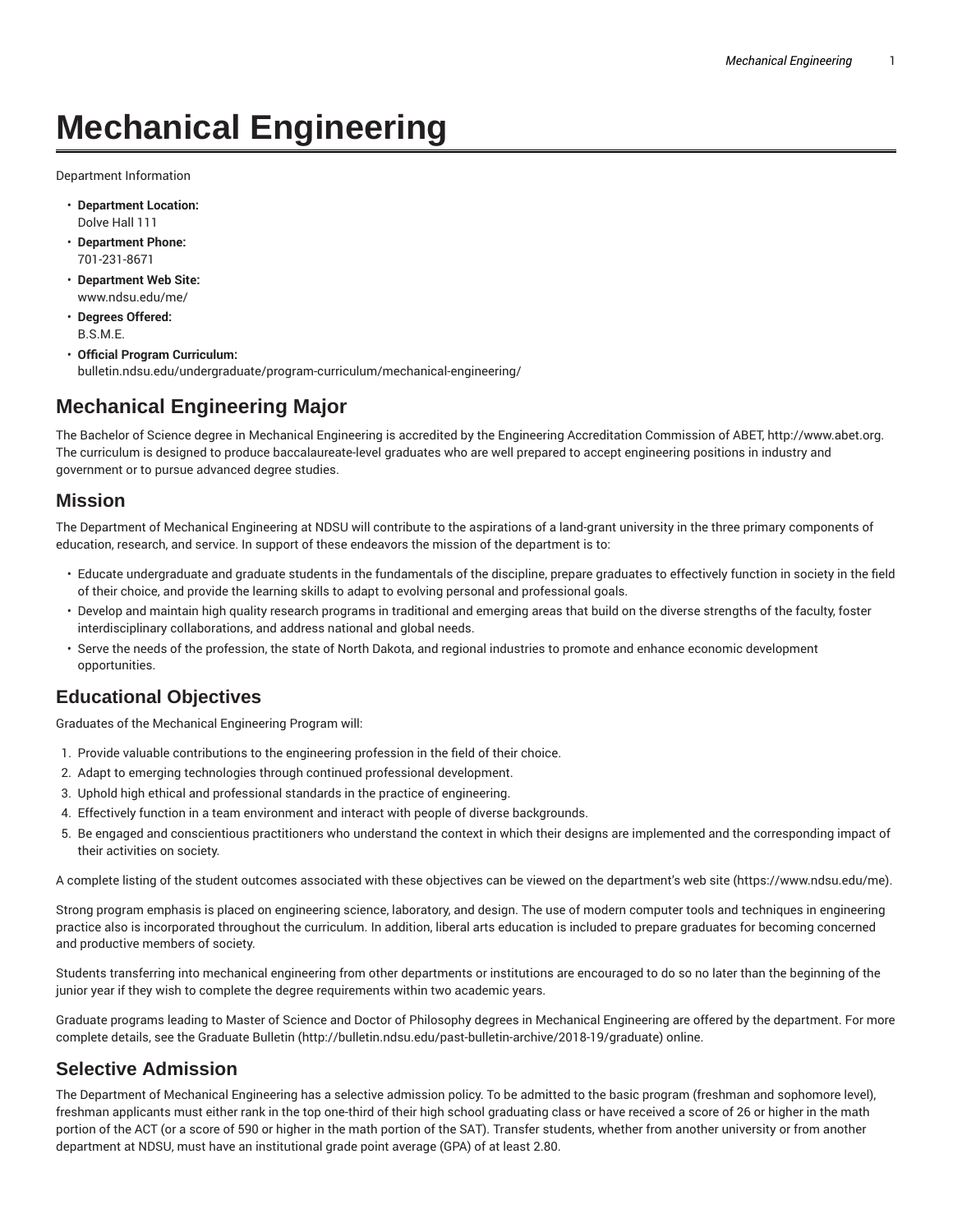To enter the professional program (junior and senior level), students must complete the basic program with a minimum Engineering GPA of 2.80, a minimum Cumulative GPA of 2.50 and no grades below 'C' in any one of the core courses.

A minimum institutional GPA of 2.50 is required for graduation from Mechanical Engineering. No course grades less than 'C' are acceptable to fulfill a degree requirement.

### **Curriculum**

All Mechanical Engineering majors choose a minimum of five technical elective courses. These courses cover a wide range of topics and students may tailor their choices to reflect their special interests in solid mechanics and design, thermal sciences, energy, materials and nanotechnology, controls and mechatronics, biomedical engineering, aerospace, automotive engineering, or other areas as added in the future. For a complete list of technical electives available in each area, students should consult with their adviser, the department, or the curriculum guide.

## **Plan of Study**

Please note this is a sample plan of study and not an official curriculum. Actual student schedules for each semester will vary depending on start year, education goals, applicable transfer credit, and course availability. Students are encouraged to work with their academic advisor on a regular basis to review degree progress and customize an individual plan of study.

| Freshman                                                      |                       |                           |                |
|---------------------------------------------------------------|-----------------------|---------------------------|----------------|
| Fall                                                          | <b>Credits Spring</b> |                           | <b>Credits</b> |
| <b>MATH 165</b>                                               |                       | 4 MATH 166                | 4              |
| <b>ENGL 110</b>                                               |                       | 4 ENGL 120                | 3              |
| <b>CHEM 121</b>                                               |                       | 3 CHEM 122                | 3              |
| Humanities and Fine Arts and<br>Cultural Diversity Gen Ed     |                       | 3 ME 212                  | 3              |
| Social & Behavioral Science and<br>Global Perspectives Gen Ed |                       | 3 ME 221                  | 3              |
|                                                               |                       | Wellness Gen Ed           | $\sqrt{2}$     |
|                                                               | 17                    |                           | 18             |
| Sophomore                                                     |                       |                           |                |
| Fall                                                          | <b>Credits Spring</b> |                           | <b>Credits</b> |
| <b>MATH 129</b>                                               |                       | 3 MATH 266                | 3              |
| <b>MATH 259</b>                                               |                       | 3 COMM 110                | $\sqrt{3}$     |
| <b>IME 330</b>                                                |                       | 3 PHYS 252<br>& 252L      | 5              |
| <b>ME 222</b>                                                 |                       | 3 ME 213                  | 3              |
| <b>ME 223</b>                                                 |                       | 3 ME 351                  | 3              |
| Humanities & Fine Arts Gen Ed                                 | 3                     |                           |                |
|                                                               | 18                    |                           | 17             |
| Junior                                                        |                       |                           |                |
| Fall                                                          | <b>Credits Spring</b> |                           | <b>Credits</b> |
| <b>ECE 301</b>                                                |                       | 3 ECE 303                 | 3              |
| <b>ENGL 321</b>                                               |                       | 3 ECE 306                 | $\mathbf{1}$   |
| ME 331                                                        |                       | 4 ENGR 402                | $\mathbf{1}$   |
| ME 352                                                        |                       | 3 ME 361                  | $\mathbf{1}$   |
| <b>Technical Elective</b>                                     |                       | 3 ME 442                  | 3              |
|                                                               |                       | <b>ME454</b>              | 3              |
|                                                               |                       | <b>Technical Elective</b> | 3              |
|                                                               | 16                    |                           | 15             |